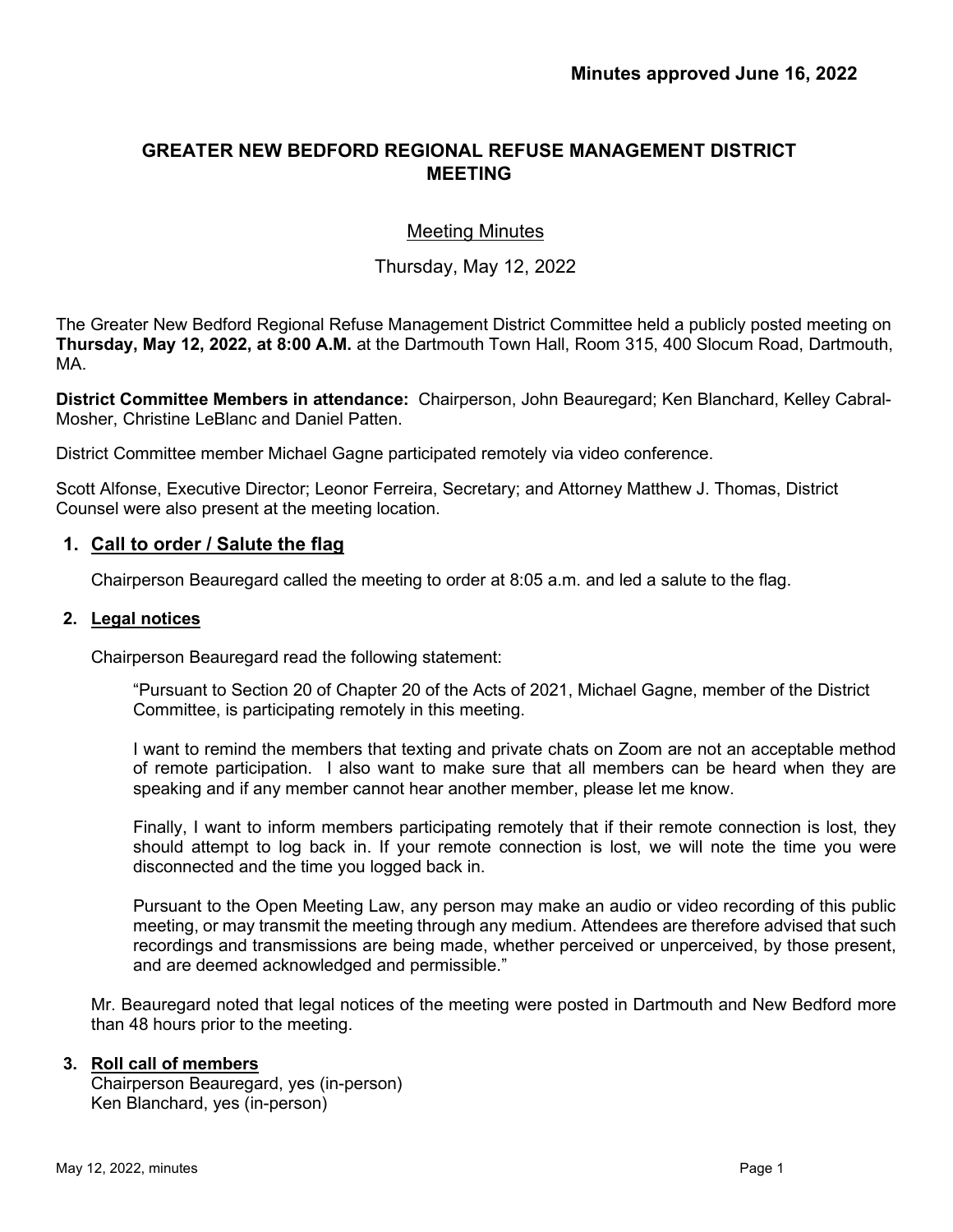Kelley Cabral-Mosher, yes (in-person) Daniel Patten, yes (in-person) Christine LeBlanc, yes (in-person) Michael Gagne, not present (joined at 8:06 a.m.)

### **4. Approval of minutes**

**Chairperson Beauregard asked for a motion to approve the regular session minutes of the April 14, 2022, meeting. Motion made by Mr. Patten, seconded by Mr. Blanchard. All voted in favor.**

**Motion passed 5 – 0.**

**Chairperson Beauregard asked for a motion to approve the executive session minutes of the April 14, 2022, meeting. Motion made by Mr. Patten, seconded by Ms. LeBlanc. All voted in favor.**

**Motion passed 5 – 0.**

**5. Warrant Report and Ratification – Warrant No. 16-22 (April 14, 2022) and 17-22 (April 25, 2022) Chairperson Beauregard asked for a motion to ratify warrant number 16-22 dated April 14, 2022, and 17-22 dated April 25, 2022. All voted in favor.**

**Motion passed 5 – 0.**

#### **6. New Business**

**a. Fiscal Year 2023 Engineer Services Contract Motion to discuss and approve the FY 2023 engineering services contract with Brown & Caldwell made by Mr. Patten; seconded by Ms. LeBlanc.** 

(Mr. Gagne joined via remote teleconference at 8:06 a.m.)

Mr. Alfonse reviewed the proposed contract with Brown and Caldwell. He noted Brown and Caldwell has done a good job holding costs down over the last few years. He recommended approval of the FY2023 contract.

**Motion to approve the FY 2023 engineering services contract with Brown & Caldwell made by Ms. LeBlanc; second by Mr. Blanchard. Roll call vote: Chairperson Beauregard – yes; Mr. Patten – yes; Ms. LeBlanc – yes; Mr. Blanchard – yes; Mr. Gagne – yes; Ms. Cabral-Mosher – yes.** 

**Motion passed 6 – 0.** 

#### **b. Consider Material Disposal Request**

### **Motion to consider a request to dispose of material at Crapo Hill Landfill made by Mr. Patten; second by Mr. Blanchard.**

Mr. Alfonse reviewed the request from OHI to dispose of material at Crapo Hill landfill and described the site from which the material would be generated. He explained that the site has its own "release tracking number" (RTN) which is a number assigned by MassDEP to identify and track releases of oil and/or hazardous materials. He noted that there are other RTNs for other properties in the area. He said the developer proposes to dispose of the material that might be suitable for reuse as daily cover at a Massachusetts landfill. Mr. Alfonse explained the MassDEP COMM-97 policy allowing the use of certain soils as cover, and noted the Town's ordinance which prohibits this practice. He said the material could be accepted for disposal under a separate permitting process through MassDEP if the District agreed to accept the material.

Mr. Alfonse described the reasons the District might consider this request. Accepting the material would move it from a residential neighborhood in Dartmouth and place it in lined landfill, potentially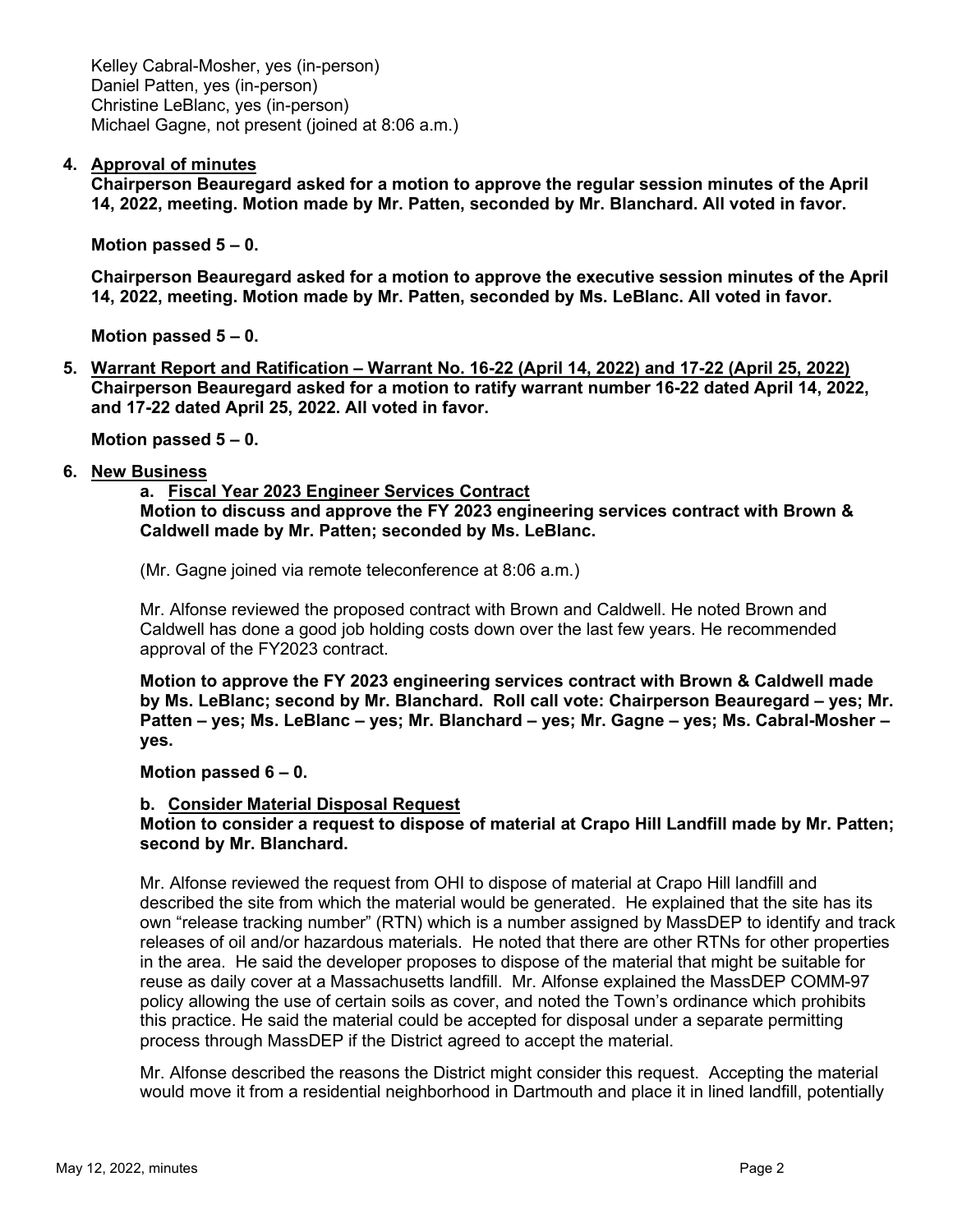reducing a threat to public health and safety. He explained the area in question is contiguous to a larger site currently under investigation by USEPA and MassDEP. MassDEP has issued notices of responsibility to the City of New Bedford and Town of Dartmouth for their alleged dumping in this general area. At some point, parties performing cleanup may attempt to recover costs for cleanup from the City and the Town. The District could condition its acceptance on an agreement that the developer agree to not attempt to recover their cleanup costs from the City or Town.

Mr. Alfonse explained the possible disadvantages. It could create the expectation that the District accept other materials from sites in this vicinity and the volume could be significant. He noted EPA's involvement and explained that EPA may opt to use more highly regulated disposal facilities for disposal. This could create a perception that the material was not suitable for disposal at Crapo Hill. He noted that MassDEP must determine whether the material was suitable for disposal at Crapo Hill landfill.

Mr. Alfonse continued that if the District Committee agreed to accept the material, it may want to apply conditions, such as:

- Adequately characterize the material
- Require the developer to submit an excavation plan
- Assurance there was no cost recovery
- Developer would be responsible for preparing application to MassDEP on District's behalf.

He noted that the District should not incur costs for accepting the material.

Ms. LeBlanc provided a disclosure that she is currently working for the Town of Dartmouth on the project.

Mr. Beauregard asked if there would be any costs to the District.

Mr. Alfonse recommended that if the District determined it needed to hire a third party to develop acceptance criteria or review submittals to the District or MassDEP, that the District require the proponent to pay those costs.

Mr. Beauregard asked if acceptance of the material represented the best use of landfill airspace, or whether the town or city could benefit more from using the capacity for other material.

Ms. LeBlanc described the physical properties of the material, which contains ash and other debris. Mr. Beauregard again asked if there may be other material more suitable for disposal. Mr. Alfonse said he spoke with representatives of the Town of Dartmouth and City of New Bedford to solicit concerns or questions. The City and Town supported the idea of the District accepting this material, with the understanding that the District reserves its right to deny any future requests if future requests become onerous. He said representatives did not indicate a preference for disposal of other material. He said that the District has accepted similar material from City and Town projects in the past. He is not currently aware of any other projects currently being performed by the City or Town that would warrant the District accepting material.

M. Gagne voiced his opposition to accepting the material. He cited ongoing work in New Bedford and Dartmouth and suggested this could complicate those efforts.

Attorney Thomas advised on whether the developer, or the city and town would benefit more from accepting the material. He then referred to Mr. Beauregard's question about whether the capacity might be better used. He noted that similar material had been accepted in the past. He recommended imposing conditions and a requirement for a significant justification for accepting it. He reviewed the District's efforts to preserve capacity.

Attorney Thomas asked about contaminants present in the material. Ms. LeBlanc provided a general description. She explained that there would be a need for more data.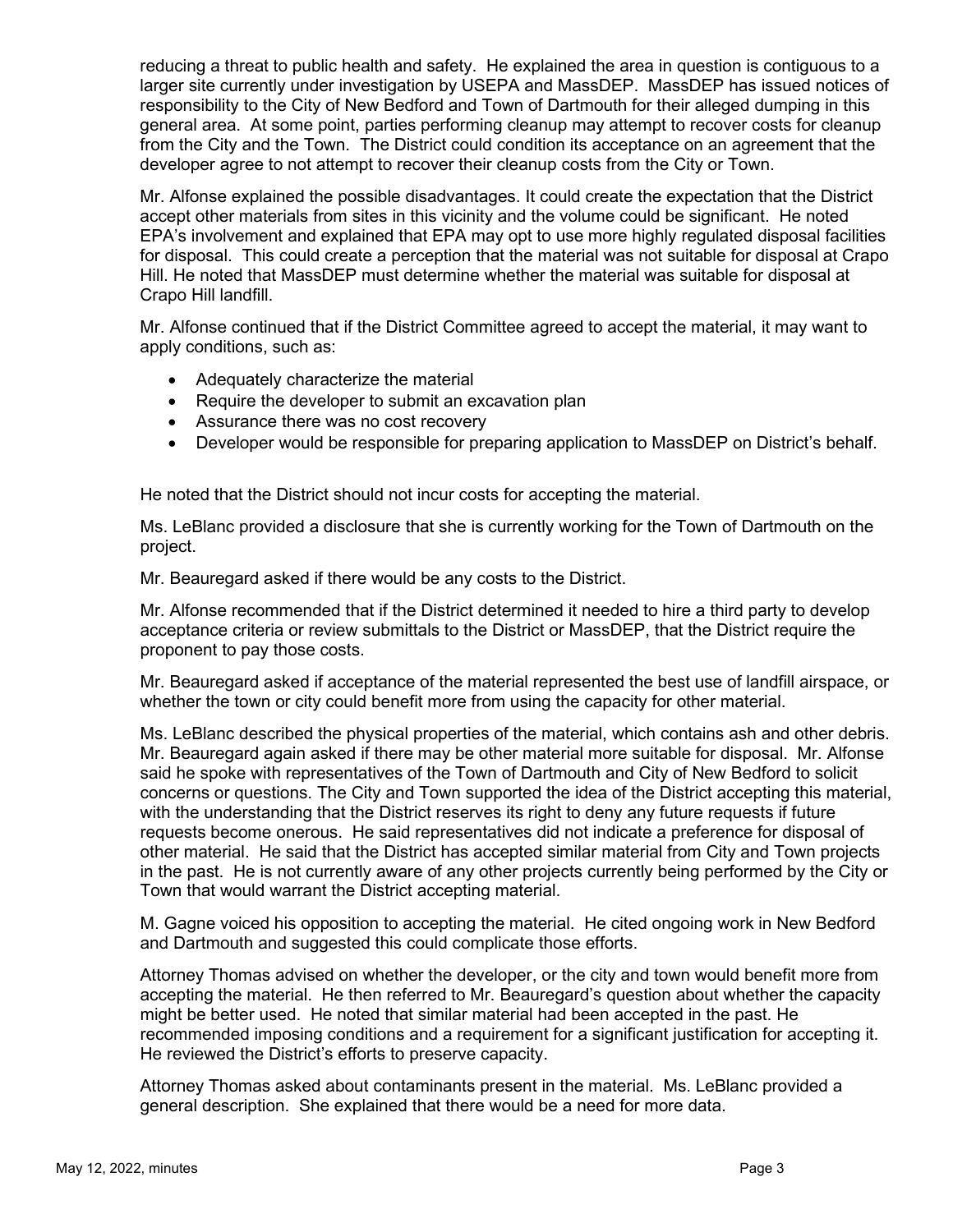Mr. Alfonse explained that the District could work with a third-party to develop acceptance criteria and require the material meet the criteria as a condition for acceptance.

Attorney Thomas asked if the material is "COMM-97" soil. Ms. LeBlanc clarified that the material should not be physically characterized as soil, as it is a mix of soil and solid waste. If analyzed, some of the material may be comparable to COMM-97 soil.

Chairperson Beauregard referred to Mr. Gagne's comments and questioned whether the District should be involved. Chairperson Beauregard asked for clarification on the source of the request. Mr. Alfonse explained the request came from the developer's environmental consultant. Chairperson Beauregard said he would be more likely to consider this if the request came from the city or town. He asked if there were other options for disposal. Ms. LeBlanc described other possible options. Mr. Patten noted that in the past, the District has received an indication from the city or town of their support for similar requests. Mr. Alfonse responded that in one of the first requests received after the town passed its by-law, the District requested the proponent seek and demonstrate support for the request by the select board.

Attorney Thomas noted that the Town's by-law prohibits the transportation of COMM-97 soil in Dartmouth.

Mr. Blanchard said he considers this a favor to a private developer, and that there are likely alternative methods for disposal of this material.

Attorney Thomas noted that there may be attempts to share cleanup costs with the City and Town. Mr. Patten suggested this could represent a small portion of the total cleanup of all the properties in this area and Attorney Thomas agreed.

Mr. Patten asked if the District would receive a fee for disposal. Mr. Alfonse said there would be tip fee for disposal.

Ms. LeBlanc said there may be similar requests in addition to this request. She noted EPA involvement in other properties in this area and described the history of the site discovery of the property and the status.

Chairperson Beauregard said he would rather preserve landfill capacity. He respects the city and town stating their acceptance of the idea, but it is important to look at the bigger picture. He asked Mr. Alfonse if he had an opinion.

Mr. Alfonse noted the potential of leveraging a benefit from the developer on behalf of the City and Town and mitigating a potential threat in a neighborhood.

Chairperson Beauregard suggested tabling the matter and soliciting more input from the City and Town. Attorney Thomas asked if there was a time frame for doing the project. Mr. Alfonse said the letter describes the favorable real estate climate which will help make the cleanup more cost effective and that the favorable conditions may not persist.

Chairperson Beauregard said the District should not be pressured into a decision based on the developer's schedule. He repeated his concern that there be an assurance that this is a practical use of landfill capacity, and that the community he represents supports this use.

Mr. Blanchard expressed his concern about requests to dispose of additional material, and the precedent that could be set by accepting this material.

Chairperson Beauregard asked what the extent of the work might be, and Ms. LeBlanc provided a general description of the possible scope. She noted the agencies involved have not finalized their plan and the entire scope is uncertain.

Attorney Thomas noted that the District has taken similar material from the city and the town. However, the District has no legal obligation to accept material from other entities. He expressed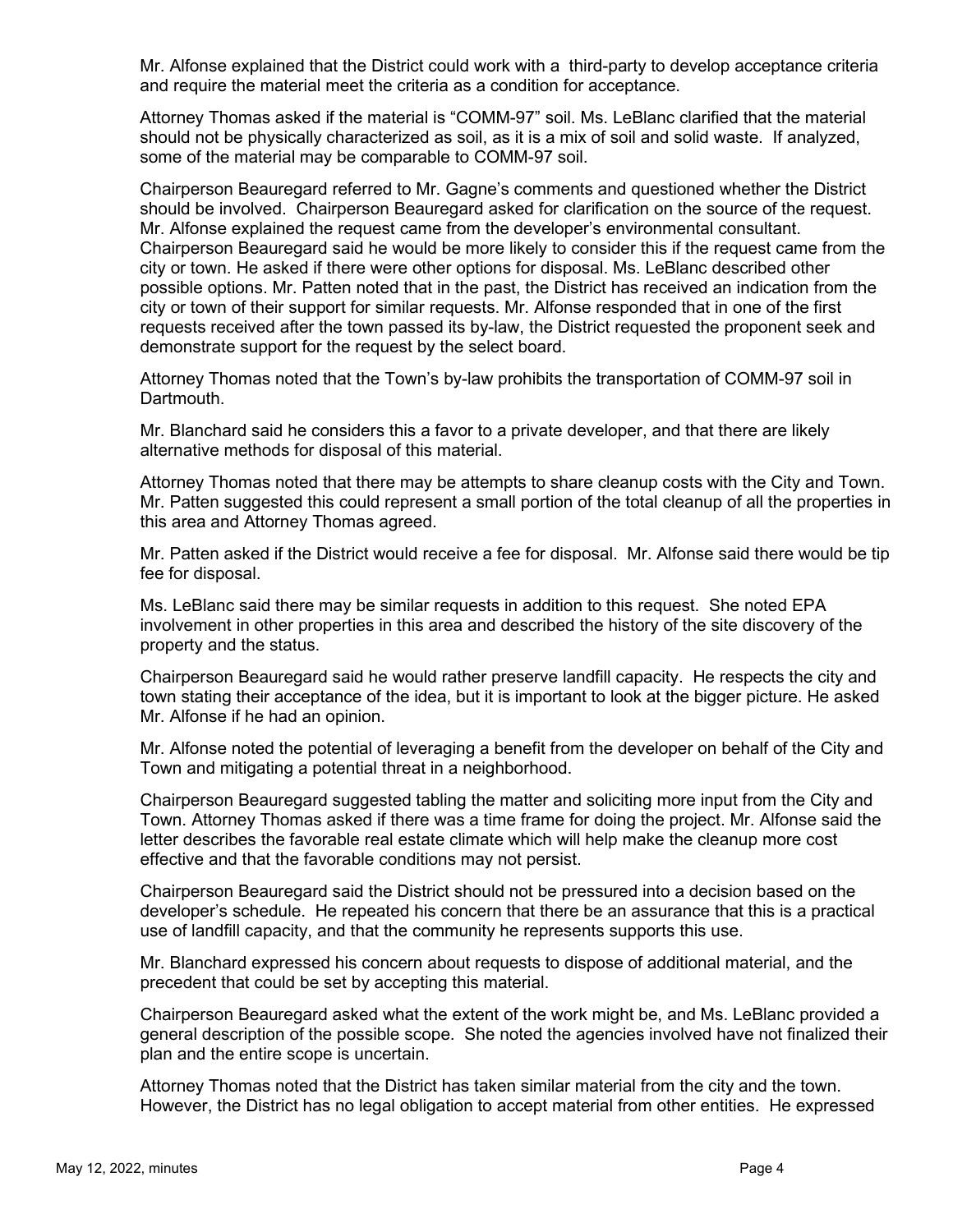concern over what might happen if the District accepts this material but rejects similar material in the future.

Mr. Blanchard asked if this was similar to other projects in New Bedford which involved removal of material from sites.

#### **Motion by Mr. Patten to table the item. Ms. LeBlanc seconded.**

Mr. Alfonse asked for clarification as to what information the Committee would like before discussing the matter again. Mr. Beauregard asked for some further confirmation, preferably in writing. He said he would meet with the Town Administrator next week. Mr. Blanchard asked if the City attorney's feel this might be beneficial.

The group discussed whether accepting the material is more cost effective for the proponent, and how that might affect similar requests from other parties in the future, if those similar requests are denied by the District.

#### **Roll call vote: Chairperson Beauregard – yes; Mr. Patten – yes; Ms. LeBlanc – yes; Mr. Blanchard – yes; Mr. Gagne – not present; Ms. Cabral-Mosher – yes.**

#### **Motion passed 5 to 0.**

It was noted that at 8:40 a.m. Mr. Gagne was not present.

#### **c. Request for Qualifications for Architectural Services update**

#### **Motion to discuss the fee proposal submitted by JM Booth and Associates made by Mr. Patten. Ms. LeBlanc seconded.**

Mr. Alfonse described the fee proposal. He noted that payment would be out of buffer acreage line item. He also noted that the architect would be required to enter into the contract that the District included with its Request for Qualifications, not the contract attached to the fee proposal.

Mr. Alfonse made a recommendation that the District Committee award the contract for architectural services to JM Booth and Associates.

Mr. Beauregard expressed his concern over the expense for only designing the work to be performed. Mr. Alfonse said that the scope includes design, specifications, preparation of bid documents, assistance during bidding, and oversight of the selected contractor.

Mr. Blanchard asked if there was a cost estimate for construction. Mr. Alfonse said it would be provided by the architect as part of the project.

Mr. Gagne returned to the meeting at 8:42 a.m.

**Motion by Mr. Patten that the District Committee award the contract for architectural services to JM Booth and Associates, seconded by Mr. Blanchard. Roll call vote: Chairperson Beauregard – yes; Mr. Patten – yes; Ms. LeBlanc – yes; Mr. Blanchard – yes; Mr. Gagne – yes; Ms. Cabral-Mosher – yes.** 

#### **Motion passed 6 to 0.**

#### **d. Waste reduction update**

#### **Motion to receive update on waste reduction and recycling by Ms. LeBlanc. Mr. Patten seconded.**

Mr. Alfonse said at the last meeting, Mr. Gagne requested an update on waste reduction efforts and specifically on efforts to reduce the amount of commercially generated food waste in the landfill.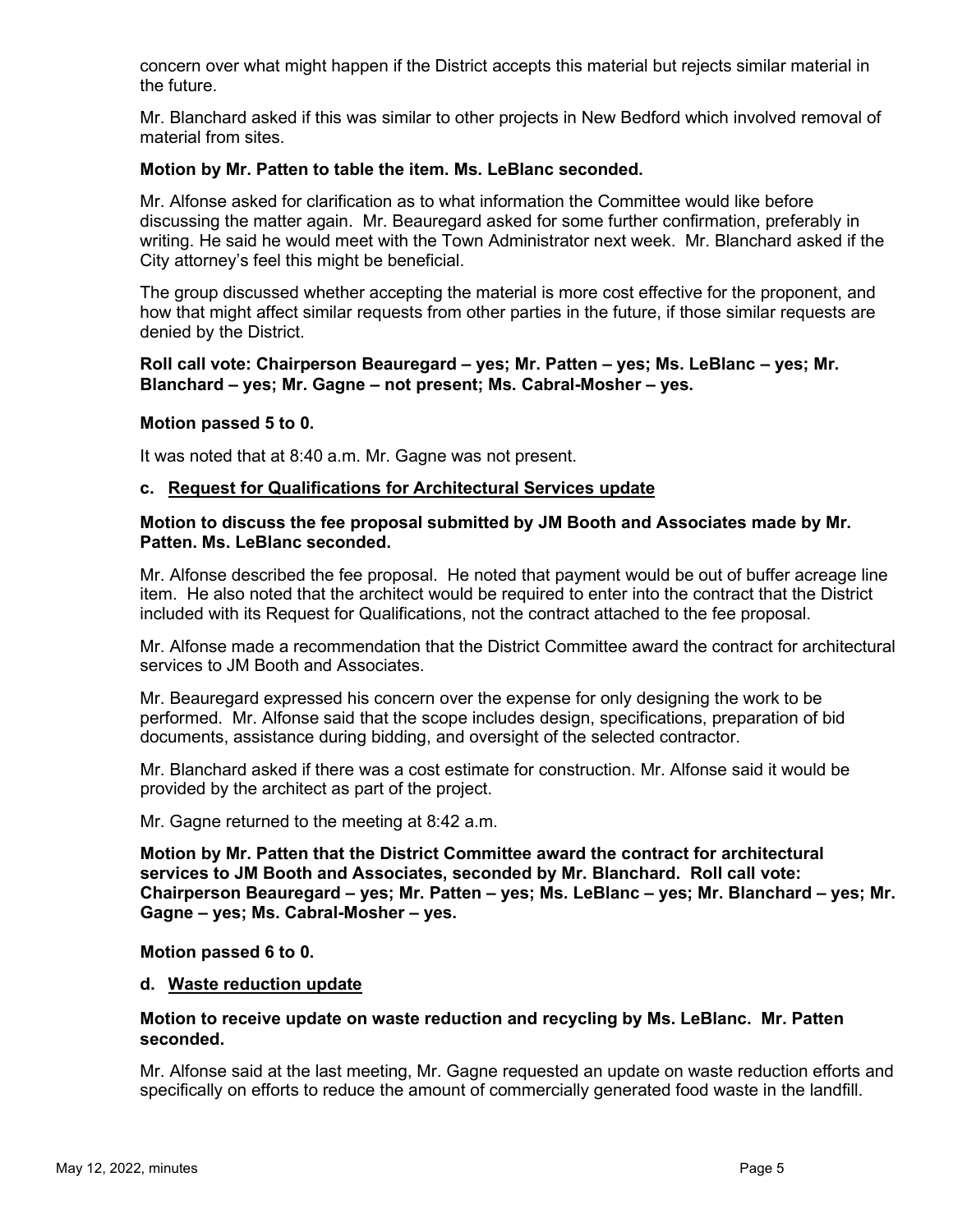Ms. Perez-Dormitzer explained that she would discuss the District's efforts to reduce food waste disposal and also cardboard disposal in the landfill. These two items are the items most identified in waste ban violations at the landfill and make up the largest portion of the waste stream as identified in the waste composition study performed by Geosyntec.

Ms. Perez-Dormitzer said Jacobs Elementary School and New Bedford High School are collecting food waste weekly and delivering it to a farm in Dartmouth for composting. The City is also collecting food waste at New Bedford Recycling Center. It will be delivered to an anaerobic digester in Rhode Island. As programs grow, it is important to have a reliable and economical outlet for the material.

She said that home compost bins sales have increased significantly. She discussed the benefits of home composting for those that can accommodate it.

On the commercial sector, Ms. Perez-Dormitzer described efforts to address waste ban violations, especially violations of the ban on organics and cardboard. She described how information on waste ban violations is currently tracked, and the outreach to certain generators to assist them with compliance. They have also helped direct the letters to appropriate representatives at the generators.

She noted that a business that is largest recipient of waste ban violation letters is not in the District.

Attorney Thomas stated that haulers should not deliver cardboard in their dumpsters. He asked what efforts have been undertaken and what efforts should we undertake to address this. He said that the District is revising commercial contracts and could include requirements that haulers notify all customers about cardboard ban. He felt haulers could do more to promote the bans and a separate cardboard collection.

Ms. Perez-Dormitzer agreed with the approach. She noted that she attempted to meet with a commercial hauler when the District began its effort to conduct outreach on waste ban violations, but was not able to set up a meeting.

Mr. Alfonse said the sale of local businesses may provide an opportunity for the larger companies to offer extra services to their customers, such as a separate cardboard collection.

Mr. Patten described using regular mailings, such as water bills, to communicate information.

Ms. LeBlanc asked if businesses have space available for separate containers. Ms. Perez-Dormitzer said there are smaller container options available, and adjustments can be made.

Mr. Blanchard noted that the District has the ability to reload trucks in the event of a violation. Mr. Alfonse described operational challenges of reloading material back into a truck. The material that was recyclable is often mixed with and contaminated by solid waste, rendering it unrecyclable. Mr. Blanchard suggested the District take a more aggressive approach and reload trucks that deliver material in violation of waste ban. Mr. Beauregard said that it would send a message to haulers.

Mr. Alfonse noted that haulers do not have complete control over what material goes into their dumpsters and roll-offs and must rely on their customers to comply. He suggested that the District step up its education and outreach before reloading material back into trucks or roll-offs.

Mr. Beauregard repeated Mr. Alfonse's comments about the opportunity that exists with the sale of local companies to larger corporations.

Mr. Gagne noted that smaller restaurants sometimes commingle cardboard and organics with solid waste. He suggested meeting with owners individually and educating them about waste bans. He also said that as we move through our master plan, that we should ask Geosyntec how much the City and town generate in organics.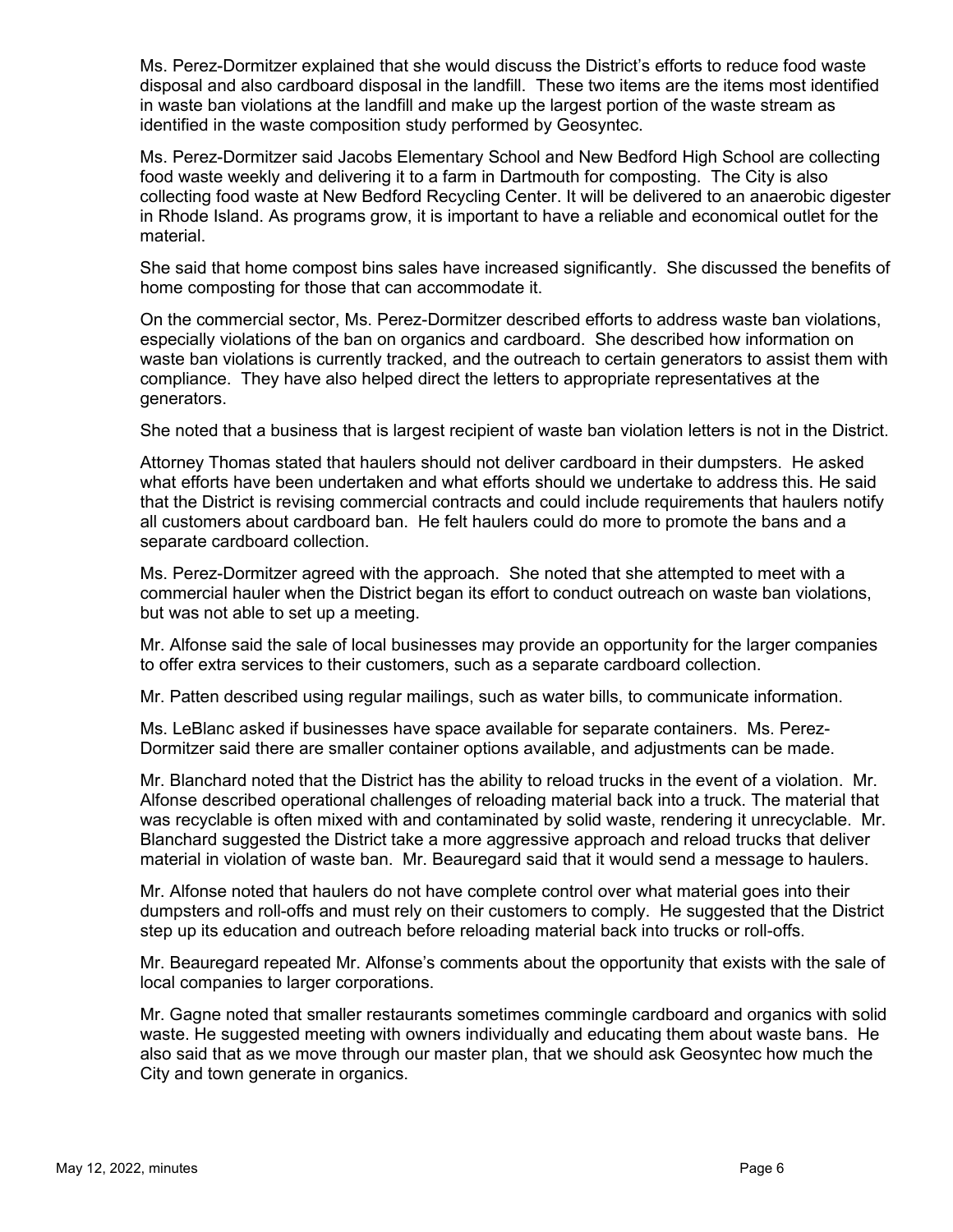Attorney Thomas asked for clarification on what the obligations are for the District and for the City and town to implement recycling programs. Mr. Alfonse explained the District does not have enforcement authority. The group discussed the responsibility of the District, city, town, haulers, and generators to recycle. Mr. Alfonse and Ms. Perez-Dormitzer stressed that waste ban compliance is key tool for enforcement.

Ms. LeBlanc noted that other areas have separate cardboard collection and asked if that is available in Dartmouth and New Bedford. Ms. Perez-Dormitzer explained that local haulers offer separate cardboard collection. The group discussed various cardboard collection scenarios, including curbside by the city or town, in New Bedford as part of curbside collection program for businesses, or by a hauler. Ms. Perez-Dormitzer said that a New Bedford business that generates a large volume of cardboard could be eligible for a separate pickup by the City's contractor at no additional cost. Mr. Alfonse suggested that haulers be made aware that the District could promote the City's cardboard collection for any business that has cardboard.

Mr. Blanchard noted that the City's current collection contract which includes cardboard collection expires in June 2023. He questioned whether the next contract would include that option.

Mr. Alfonse referred back to Mr. Gagne's earlier comments suggesting Geosyntec quantify the amount of organics available from District communities. Mr. Alfonse said that this is within the scope of work Geosyntec is performing.

The Committee thanked Ms. Perez-Dormitzer for her attendance.

#### **e. Discuss FY 2023 salaries budget**

Mr. Alfonse noted that the subject could be discussed in open session or executive session, since it involves conducting strategy sessions in preparation for negotiations with non-union personnel. Mr. Beauregard suggested discussing the matter in executive session.

Mr. Gagne noted the agenda did not include an executive session. Attorney Thomas advised that the item to be discussed is on the agenda, and that Committee can decide if it wants to enter into executive session to discuss it.

Chairperson Beauregard read the following statement:

"Before we vote on whether to enter Executive Session, I want to remind all District Committee members participating remotely that when you vote to go into Executive Session you must also state if anyone else is in the room with you.

While in Executive Session, if anyone enters the room with you must immediately inform me and we will briefly recess the Executive Session until the person leaves the room.

I would also ask that you handle all materials discussed in Executive Session in the same manner as if you were participating in person."

**Motion to enter into executive session for the purpose of conducting strategy sessions in preparation for negotiations with non-union personnel made by Ms. LeBlanc. Mr. Patten seconded.** 

**Roll call vote: Chairperson Beauregard – yes; Mr. Patten – yes; Ms. LeBlanc – yes; Mr. Blanchard – yes; Mr. Gagne – yes; Ms. Cabral-Mosher – yes.** 

#### **Motion passed 6 to 0.**

The Committee adjourned to Executive Session at 9:16 a.m. and returned to open session at 9:41 a.m.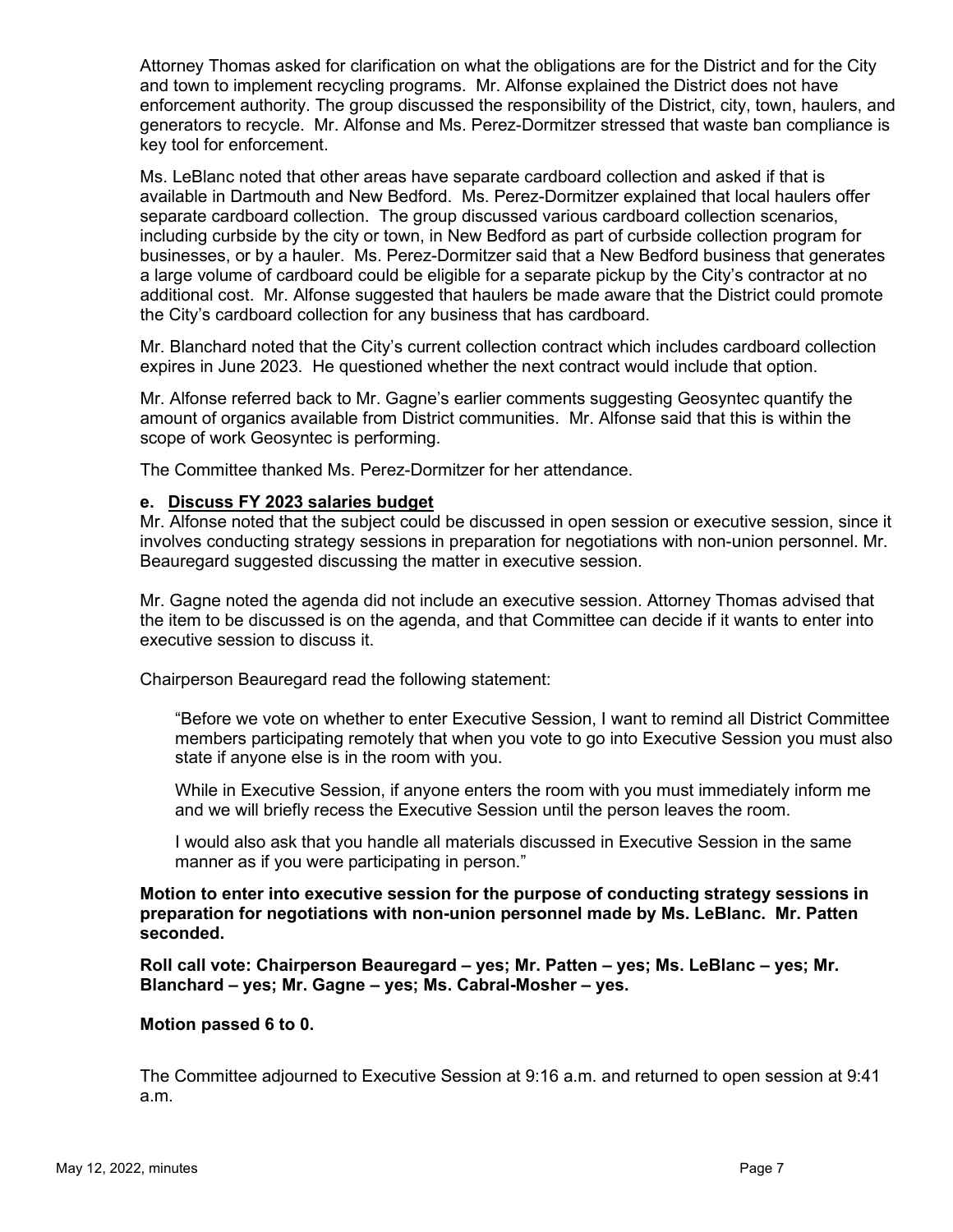**Motion to provide a \$500 stipend per employee, excluding Executive Director and Treasurer, to be paid in fiscal year 2022 as an expression of appreciation and their response to the challenges of FY 22, made by Ms. LeBlanc. Seconded by Ms. Cabral-Mosher. Roll call vote: Chairperson Beauregard – yes; Mr. Patten – abstain; Ms. LeBlanc – yes; Mr. Blanchard – yes; Mr. Gagne – yes; Ms. Cabral-Mosher – yes.** 

**Motion passed 5 to 0 (1 abstention).**

### **f. Update on current administrative staffing**

Motion to discuss the administrative staffing issue made by Ms. LeBlanc. Mr. Patten seconded.

Mr. Alfonse said a salaried employee is currently out on medical leave and will likely remain out for a few weeks. The employee has been employed by the District for several weeks, and does not have sufficient accumulated paid time off to cover the absence. He noted that the District is a "covered employer" under the Family Medical Leave Act (FMLA), but "eligible employees" must work for the employer for at least 12 months, and work in a location where the employer has at least fifty employees. The District does not have any "eligible employees" under FMLA. The Commonwealth's Paid Family Medical Leave (PFML) requires that the District accept the conditions of PFML, and the District has not done that. Mr. Alfonse noted that employees must work (or use accumulated time) a minimum of 20 hours per week to be eligible for health insurance. He asked if the Committee would consider granting paid leave during this period.

The group discussed options including reduced hours and unemployment. Mr. Beauregard noted that this does set a precedent. Mr. Blanchard said that unemployment poses challenges, including a waiting period. Mr. Alfonse said there would be a cost to the District if an employee is eligible for unemployment.

#### **Motion by Mr. Patten that because the employee has used available time and remains out on leave, the Executive Director is authorized to pay the employee 20 hours per week for the next six weeks to maintain health insurance benefits.**

Mr. Beauregard said he thought payment would be for 40 hours per week. Mr. Patten said he did not want to pay for 40 hours per week because it would set a precedent. Mr. Beauregard said either way, it would set a precedent. Mr. Blanchard suggested 40 hrs. per week for 4 weeks. Mr. Patten said he recommends it should be 20 hours to preserve eligibility for health insurance and receive income.

Mr. Alfonse said the employee has been paid in full after exhausting all paid leave since the absence began (paid for weeks ending 4/30 and 5/7).

Attorney Thomas suggested amending the motion to ratify the payment through this pay period, and from this period forward authorize the Executive Director to pay up to 6 weeks at 20 hours per week.

#### **There was no second on Mr. Patten's motion, therefore the motion failed.**

#### **Motion by Mr. Blanchard to pay the employee's full salary for 6 weeks from date paid leave was no longer available.**

Ms. Cabral-Mosher said she is concerned about setting a precedent. She suggested this needs to be part of a larger policy and that issues such as this will be considered on a case by case basis.

Mr. Blanchard referred to the importance of retaining employees. He repeated his concern that the unemployment process is difficult. Ms. Cabral-Mosher agreed the process can be difficult.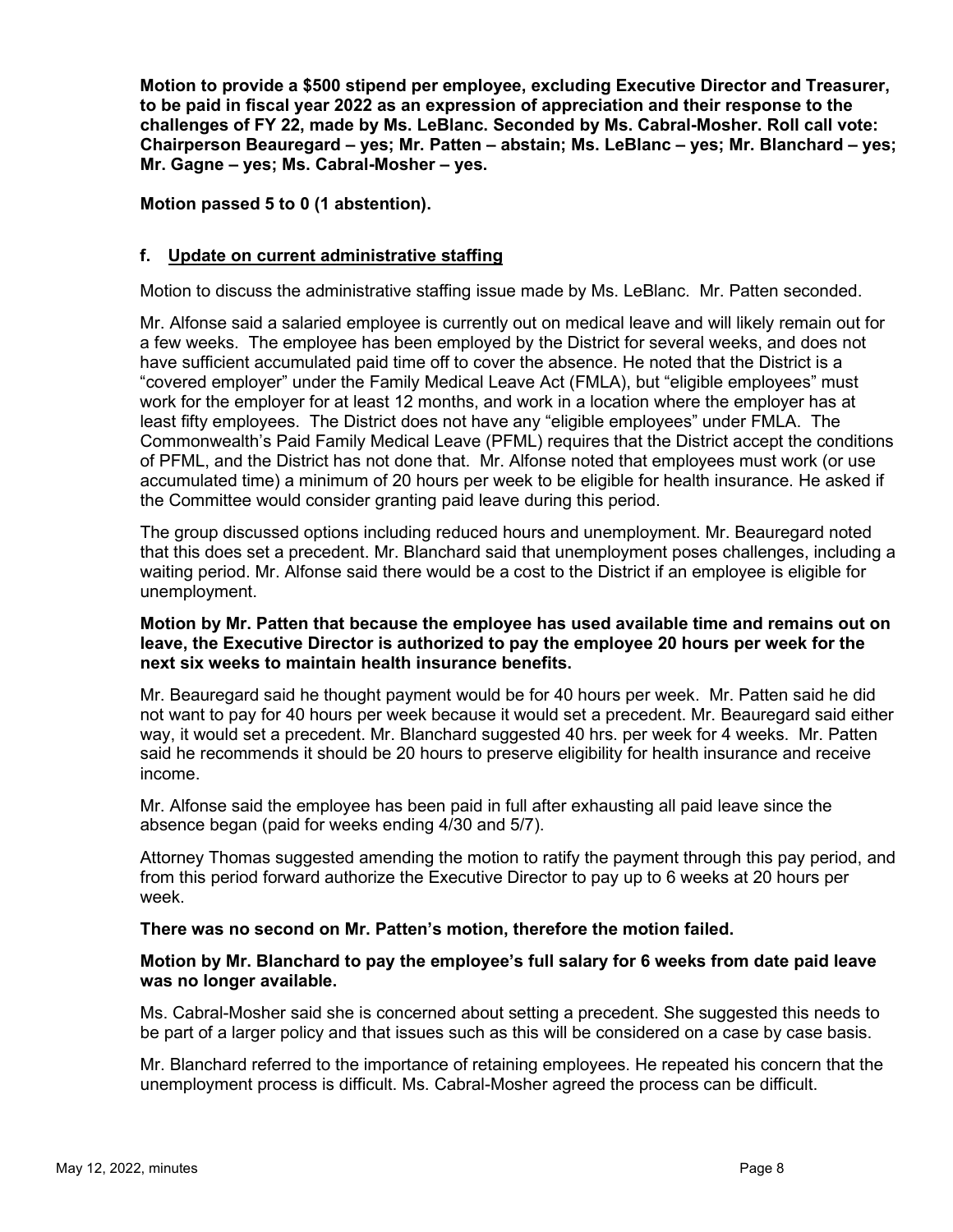Mr. Patten said that his preference for paying only 20 hours is because it does set precedent. It provides employees with income and insurance, and speaks to the importance of employees having a financial backup.

Ms. Kelley Cabral-Mosher asked if Mr. Blanchard would amend motion by recommending the District review its policies to address this as policy for the future. **Mr. Blanchard agreed to amend his motion to add recommending the District review its policies to address this as a policy for the future.** 

### **Ms. Cabral-Mosher seconded the motion.**

Mr. Alfonse noted during the absence, the Executive Secretary has performing certain essential duties of the vacant position. In the past when this has occurred, the Executive Secretary has been paid a \$300 per week stipend.

**Mr. Blanchard further amended the motion to include a \$300 per week stipend for the Executive Secretary for performing certain essential accounting duties during the absence. Ms. Cabral-Mosher seconded the amended motion.**

**Roll call vote: Chairperson Beauregard – yes; Mr. Patten – yes; Ms. LeBlanc – yes; Mr. Blanchard – yes; Mr. Gagne – no; Ms. Cabral-Mosher – yes.** 

### **Motion passed 5 to 1.**

### **g. Director's Report**

No discussion.

### **7. Old Business**

## **a. Disposal Agreements Update**

Mr. Alfonse said Cleanway Disposal has been sold to WINWaste, leaving the District with two commercial customers (Waste Connections and WINWaste). He described the status of negotiations, and the efforts to offer lower disposal rates for commercial waste from New Bedford and Dartmouth if those haulers offer reduced rates to their New Bedford and Dartmouth customers. The haulers have not expressed interest in this arrangement. Mr. Alfonse recommended contracting with Freetown at \$70 per ton for one year, and notifying the towns of Oak Bluffs and Tisbury that it would not renew the contracts.

#### **Motion to adjourn by Mr. Patten. Mr. Blanchard seconded.**

Mr. Beauregard left the meeting at 10:02 a.m.

Mr. Gagne explained he found it troublesome that the haulers rejected a lower fee for New Bedford and Dartmouth commercial entities. Commercial entities pay a portion of the District assessment in their property taxes. They should get some consideration at a lower rate.

Mr. Alfonse said that haulers would need to agree offer that to their customers and he is not sure how to force the hauler to do that.

Mr. Gagne noted the higher rate is passed onto their customers and he believes those customers should be entitled to a discount.

Attorney Thomas suggested that Mr. Alfonse, Mr. Gagne and he meet to discuss this issue.

### **8. Set Meeting Schedule**